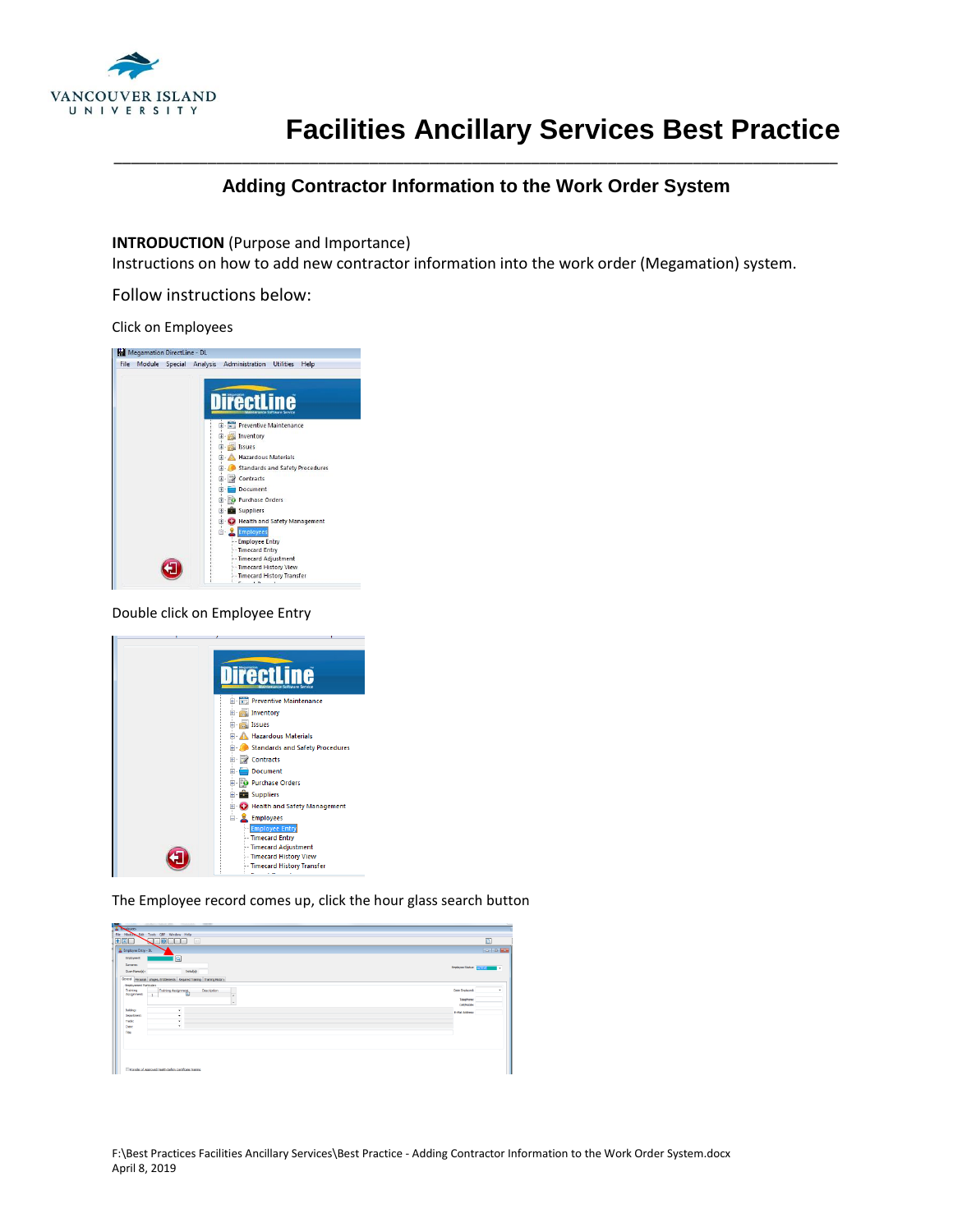

The Employee search button comes up, click ok to pull up employee list.

| Surname:<br>Enter a search pattern for Employee name.                       | C Equal to<br>Starting With<br>Containing    |
|-----------------------------------------------------------------------------|----------------------------------------------|
|                                                                             | <b>Ending With</b>                           |
| Leave the Employee name field blank to generate a list of all<br>Employees. |                                              |
| V Show Active Employees Only<br>Show all Employees                          | ,,,,,,,,,,,,,,,,,,,,,,,,<br>ΩK<br><br>Cancel |

Click on the Employee column and make sure the arrow is facing up. This will sort the employees by number. Scroll to the bottom of the list for next available number (ex: 88)

\_\_\_\_\_\_\_\_\_\_\_\_\_\_\_\_\_\_\_\_\_\_\_\_\_\_\_\_\_\_\_\_\_\_\_\_\_\_\_\_\_\_\_\_\_\_\_\_\_\_\_\_\_\_\_\_\_\_\_\_\_\_\_\_\_\_\_\_\_\_\_\_\_\_\_\_\_\_\_\_\_\_\_\_\_

|     | Employe $\triangleq$ | Last Name                | First Name | Bu  |
|-----|----------------------|--------------------------|------------|-----|
| 54  | 51                   | <b>ISLAND SOLAR FILM</b> |            |     |
| 55  | 52                   | DJ HOWE                  | David      |     |
| 56  | 53                   | PAYLESS BUILDING         |            |     |
| 57  | 53158                | Vink                     | Bob        |     |
|     |                      |                          |            |     |
| 58  | 53259                | Barber                   | Cathy      |     |
| 59  | 53636                | Wicks                    | Darren     |     |
| 60  | 54                   | WEST COAST ROOF          |            |     |
| 61  | 55                   | BELFOR PROPERTY          |            |     |
| 62  | 55114                | Randen                   | Ivar       |     |
| 63  | 55123                | Campbell                 | Bruce      |     |
| 64  | 55771                | Compton                  | George     |     |
| 65  | 56                   | LEWKOWICH GEOTE          |            |     |
| 66  | 57                   | ACE COURIER(Dunca        |            |     |
| 67  | 57816                | Crimp                    | FН         |     |
|     |                      |                          |            |     |
| 68  | 57959                | Thiele                   | Chelsea    |     |
| 69  | 58                   | JEUNE BROTHERS T         |            |     |
| 70  | 58467                | Wiebe                    | Virginia   |     |
| 71  | 58582                | <b>Tavlor</b>            | Drew       |     |
| 72  | 58724                | Gregory                  | Daniel     |     |
| 73  | 59                   | BRUCE CAMPBELL D         |            |     |
| 74  | 6                    | ESC AUTOMATION           |            |     |
| 75  | 60                   | PRICES'S ALARMS - I      |            |     |
|     |                      |                          |            |     |
| 76  | 60931                | Fruehwirth               | Paul       |     |
| 77  | 61385                | Nicol                    | Scott      |     |
| 78  | 61427                | Shaw                     | Richard    |     |
| 79  | 62                   | <b>ISLAND IRRIGATION</b> |            |     |
| 80  | 62076                | Lewis                    | Richard    |     |
| 81  | 62383                | Gulbranson               | Burke      |     |
| 82  | 63                   | ABBA FLOOR COVER         |            |     |
| 83  | 64                   | Read Jones Christoffer   |            |     |
| 84  | 65                   | <b>EMPLOYERS ADVISE</b>  |            |     |
|     |                      |                          |            |     |
| 85  | 66                   | ALPHA ROOFING & S        |            |     |
| 86  | 67                   | VI OFFICE FX             |            |     |
| 87  | 68                   | PRICES ALARMS DU         |            |     |
| 88  | 7                    | IT Helpdesk              |            |     |
| 89  | 70                   | SHADES TANKERSE          |            |     |
| 90  | 71                   | PEST DOCTOR              |            |     |
| 91  | 72                   | PRICES DUNCAN            | Cody       |     |
| 92  | 73                   | AURORA ROOFING           |            |     |
|     |                      |                          |            |     |
| 93  | 74                   | HOULE ELECTRIC           |            |     |
| 94  | 75                   | Linda Gary Interiors     |            |     |
| 95  | 77                   | Trane                    |            |     |
| 96  | 78                   | Outstanding              | WO         |     |
| 97  | 79                   | Concise Systems Corp     |            |     |
| 98  | 8                    | CALEDONIA FIRE PR        |            |     |
| 99  | 80                   | Rainbow International    |            |     |
| 100 | 81                   | Ram Electric (Parksvill  |            |     |
| 101 | 82                   |                          |            |     |
|     |                      | Sinclair Supply Ltd      |            |     |
| 102 | 83                   | Westcoast Scanning       |            |     |
| 103 | 84                   | Able Recognition         |            |     |
| 104 | 85                   | Pentair Aquatic Eco-S!   |            |     |
| 105 | 86                   | Osborne Electro-Mech     |            |     |
| 106 | 87                   | Price's Alarms Courten   |            |     |
| 107 | 9                    | GEORGIA STRAIT LII       |            |     |
| 108 | CCARTE               | carter                   |            |     |
|     |                      |                          | cory       |     |
|     | QK                   | Cancel                   | Clear      | Sel |